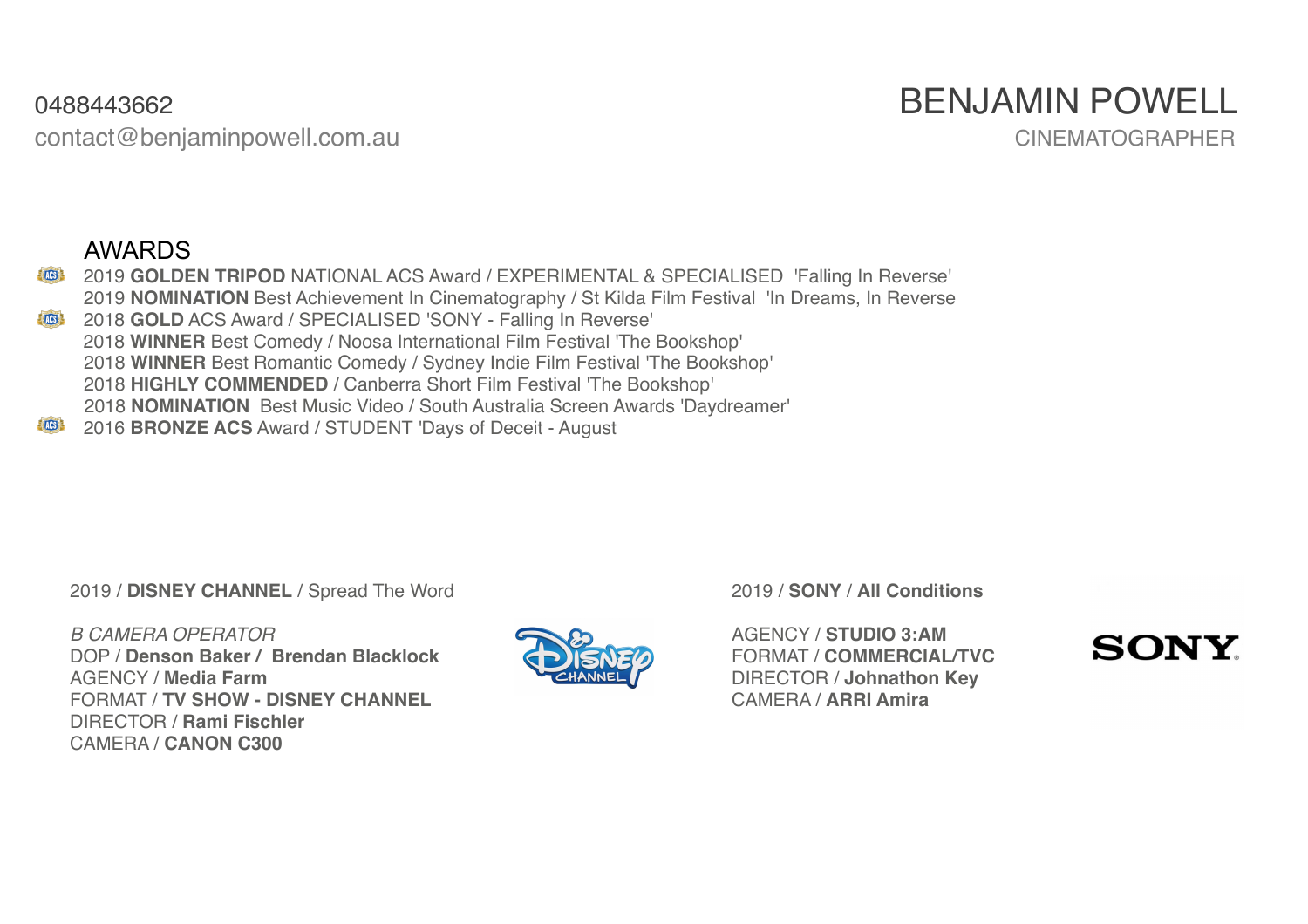#### ADVERTISING

| <b>YEAR</b> | <b>TITLE</b>                                 | <b>AGENCY</b>           | <b>TYPE</b>       | <b>DIRECTOR</b>         | <b>CAMERA</b>                   |
|-------------|----------------------------------------------|-------------------------|-------------------|-------------------------|---------------------------------|
| 2018        | <b>TDE / Christmas</b>                       | <b>The Daily Edited</b> | <b>Online</b>     | <b>Benjamin Powell</b>  | <b>Blackmagic Ursa Mini Pro</b> |
| 2018        | <b>RUOK</b>                                  | <b>33 Creative</b>      | <b>TVC</b>        | <b>Steph Vajda</b>      | <b>Sony FS7</b>                 |
| 2018        | Law Society Of NSW / All The Wrong Places    | <b>The Story Mill</b>   | <b>TVC/Online</b> | <b>Rowan Devereux</b>   | <b>ARRI AMIRA</b>               |
| 2018        | <b>SONY / Extra Bass</b>                     | <b>Studio 3:AM</b>      | Online            | <b>William Suen</b>     | <b>RED EpicW</b>                |
| 2018        | <b>SONY / Falling In Reverse</b>             | <b>Studio 3:AM</b>      | <b>Online</b>     | <b>William Suen</b>     | <b>Sony RXO</b>                 |
| 2018        | <b>Steven Khalil / Finish With Fragrance</b> | <b>ADCreators</b>       | Online            | <b>Michelle Bateman</b> | <b>Blackmagic Ursa Mini Pro</b> |

#### FEATURE

| <b>YEAR</b> | <b>TITLE</b>                              | <b>FORMAT</b>       | <b>PRODUCTION</b>          | <b>DIRECTOR</b>      | <b>CAMERA</b>                |
|-------------|-------------------------------------------|---------------------|----------------------------|----------------------|------------------------------|
| 2017        | <b>Marley Someone</b>                     | <b>Feature Film</b> | Independant                | <b>Ildiko Susany</b> | <b>Black Magic Ursa Mini</b> |
| 2017        | When I Was Young The World Didn't Need Me | <b>Documentary</b>  | <b>Half Symbolic Films</b> | <b>William Suen</b>  | <b>Assorted</b>              |
|             |                                           |                     |                            |                      |                              |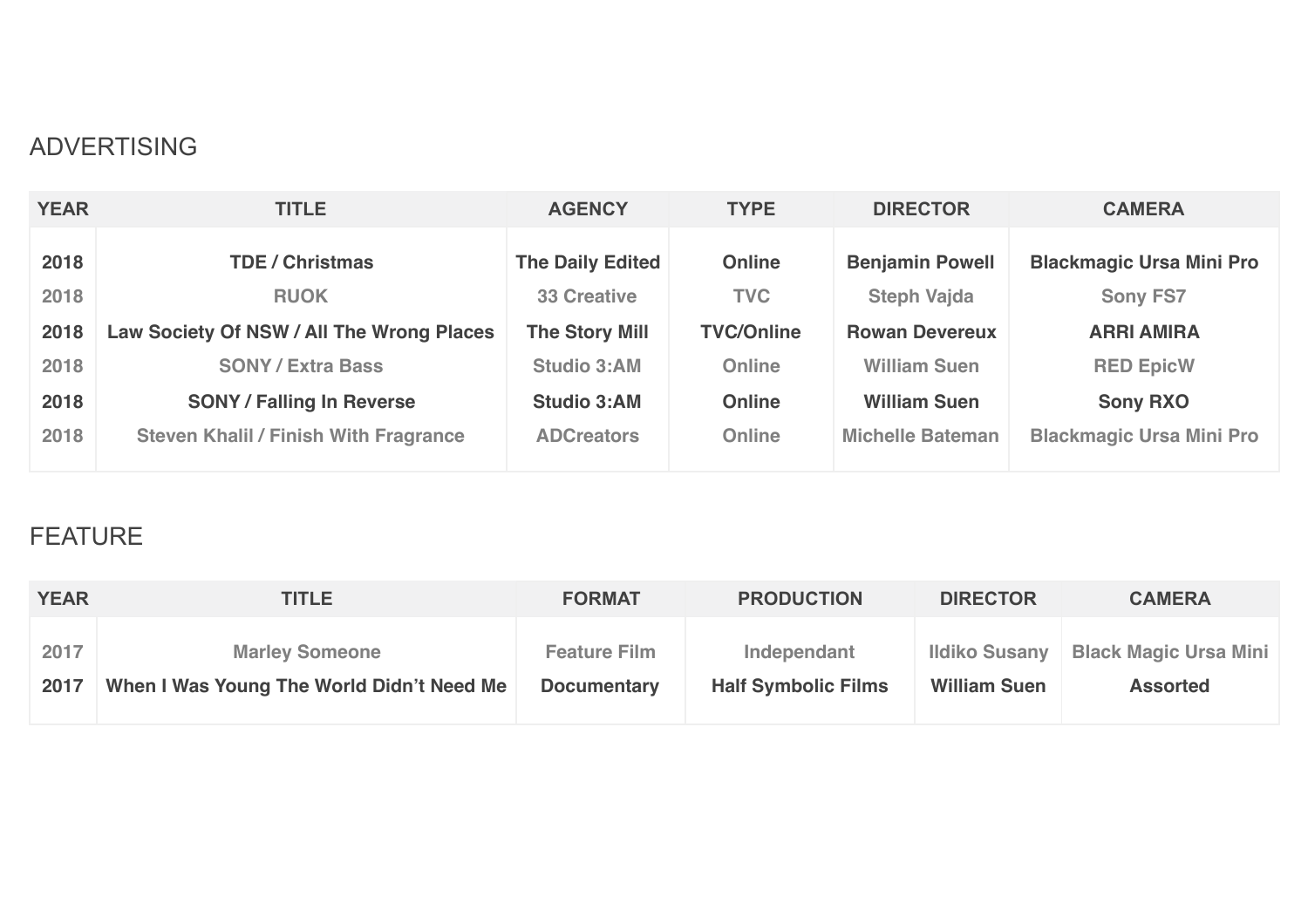### SHORT

| <b>YEAR</b> | <b>TITLE</b>            | <b>GENRE</b>                  | <b>DIRECTOR</b>                      | <b>CAMERA</b>                   |
|-------------|-------------------------|-------------------------------|--------------------------------------|---------------------------------|
| 2019        | Peach                   | <b>Comedy</b>                 | <b>Sophie Saville/Rowan Devereux</b> | <b>Blackmagic Ursa Mini Pro</b> |
| 2019        | <b>The Dinner Party</b> | <b>Comedy</b>                 | <b>Rowan Devereux</b>                | <b>Canon C300 MK2</b>           |
| 2018        | <b>Wall Space</b>       | <b>Drama/Fantasy</b>          | <b>Mohini Herse</b>                  | <b>Canon C200</b>               |
| 2017        | <b>Foreclosure</b>      | <b>SciFi</b>                  | <b>Andrew Kleim</b>                  | <b>Canon C300 MK2</b>           |
| 2016        | <b>Waiting For God</b>  | <b>Sci Fi/Romantic Comedy</b> | <b>Rowan Devereux</b>                | <b>Panasonic GH4</b>            |
| 2016        | <b>Clowns Anonymous</b> | <b>Comedy</b>                 | <b>Ben Ryan</b>                      | <b>Canon 5D MK3</b>             |
| 2016        | <b>Tegan The Vegan</b>  | <b>Mockumentary</b>           | <b>Sophie Saville</b>                | <b>Sony A7S2</b>                |
| 2016        | <b>Grace</b>            | <b>Dark Comedy</b>            | <b>Sam Foster</b>                    | <b>ARRI Amira</b>               |
| 2016        | <b>Karma</b>            | Drama/Thriller                | <b>Arul Arokiasamy</b>               | <b>ARRI Amira</b>               |
| 2016        | The Bookshop            | <b>Indie/Romantic Comedy</b>  | <b>Ashley Pollard</b>                | <b>ARRI Amira</b>               |
| 2016        | <b>Saudade</b>          | <b>Drama</b>                  | <b>Justin Gowdie</b>                 | <b>ARRI Alexa</b>               |